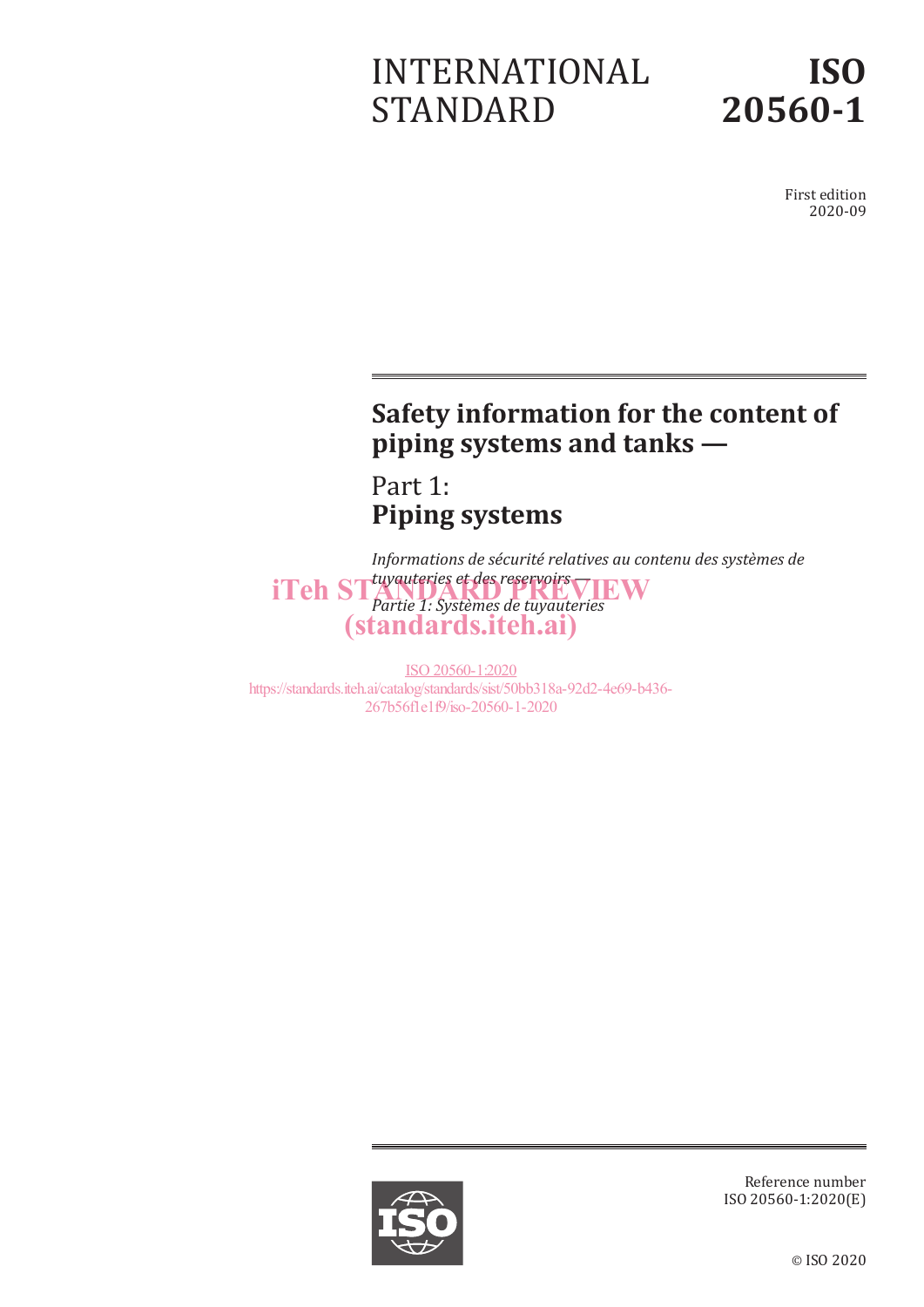# iTeh STANDARD PREVIEW (standards.iteh.ai)

ISO 20560-1:2020 https://standards.iteh.ai/catalog/standards/sist/50bb318a-92d2-4e69-b436- 267b56f1e1f9/iso-20560-1-2020



### **COPYRIGHT PROTECTED DOCUMENT**

#### © ISO 2020

All rights reserved. Unless otherwise specified, or required in the context of its implementation, no part of this publication may be reproduced or utilized otherwise in any form or by any means, electronic or mechanical, including photocopying, or posting on the internet or an intranet, without prior written permission. Permission can be requested from either ISO at the address below or ISO's member body in the country of the requester.

ISO copyright office CP 401 • Ch. de Blandonnet 8 CH-1214 Vernier, Geneva Phone: +41 22 749 01 11 Email: copyright@iso.org Website: www.iso.org Published in Switzerland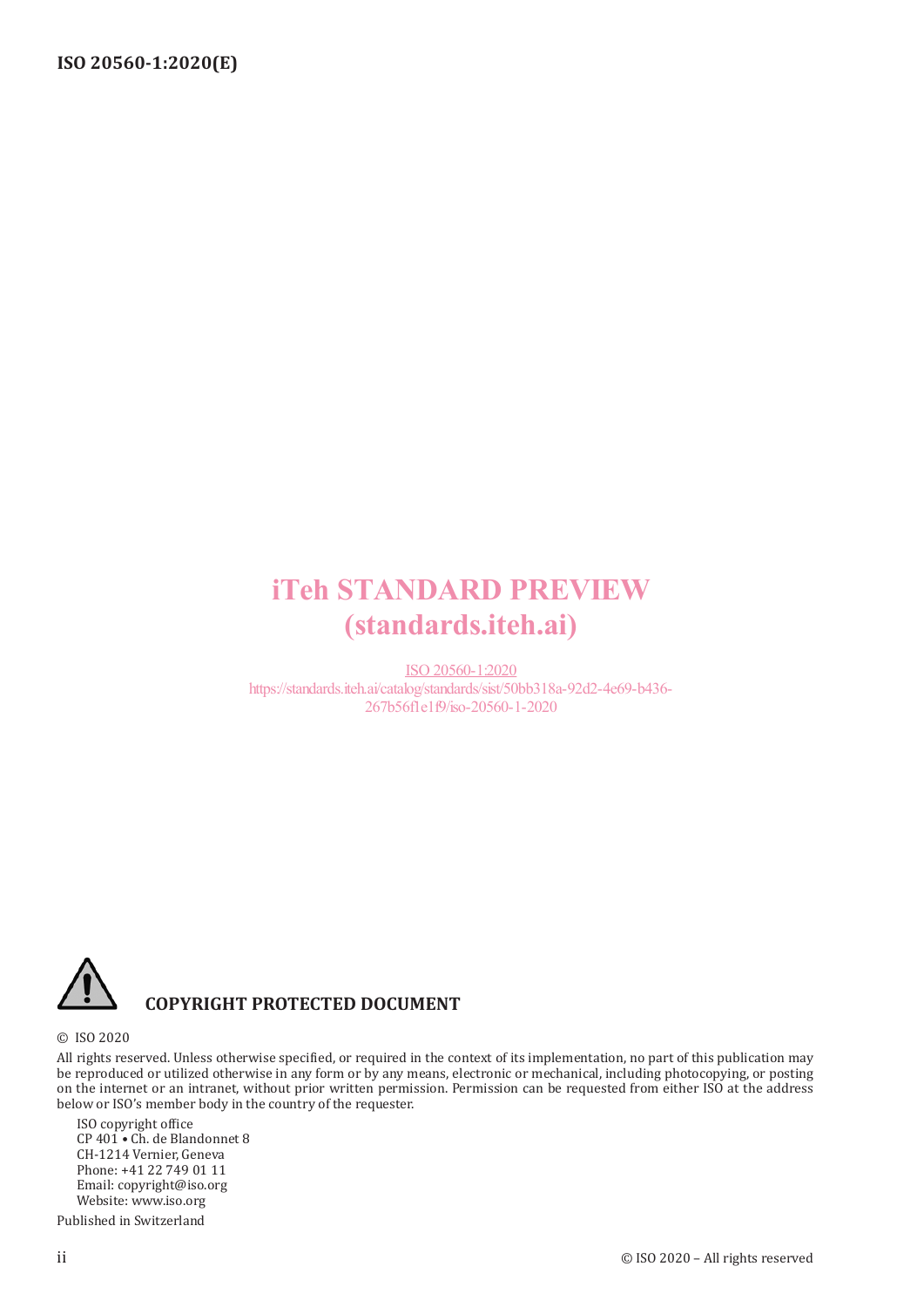Page

# **Contents**

 $\overline{3}$ 

| 1           |                                                                                                                                                                                                         |  |
|-------------|---------------------------------------------------------------------------------------------------------------------------------------------------------------------------------------------------------|--|
| 2           |                                                                                                                                                                                                         |  |
| 3           |                                                                                                                                                                                                         |  |
| 4           |                                                                                                                                                                                                         |  |
| 5           | 5.1<br>5.2<br>5.3<br>5.4<br>5.5                                                                                                                                                                         |  |
| 6           | 6.1<br>6.2<br>6.3<br>6.4                                                                                                                                                                                |  |
| 7<br>8<br>9 | Layout requirements STANDARD PREVIEW TW<br>Installation of safety information systems for piping 10<br>Maintenance, inspection and revision ds.itch.ai) Maintenance, inspection and revision ds.itch.ai |  |
|             | Annex A (informative) Standard colours and equivalent colour codes <b>manufactures</b> 12                                                                                                               |  |
|             | Annex B (informative) Observation distantedards/sist/50bb318a-92d2-4e69-b436-                                                                                                                           |  |
|             |                                                                                                                                                                                                         |  |
|             | Annex D (informative) Firefighting systems <b>Example 23</b>                                                                                                                                            |  |
|             | Annex E (informative) Maritime piping systems <b>Example 24</b> 24                                                                                                                                      |  |
|             | Bibliography 26                                                                                                                                                                                         |  |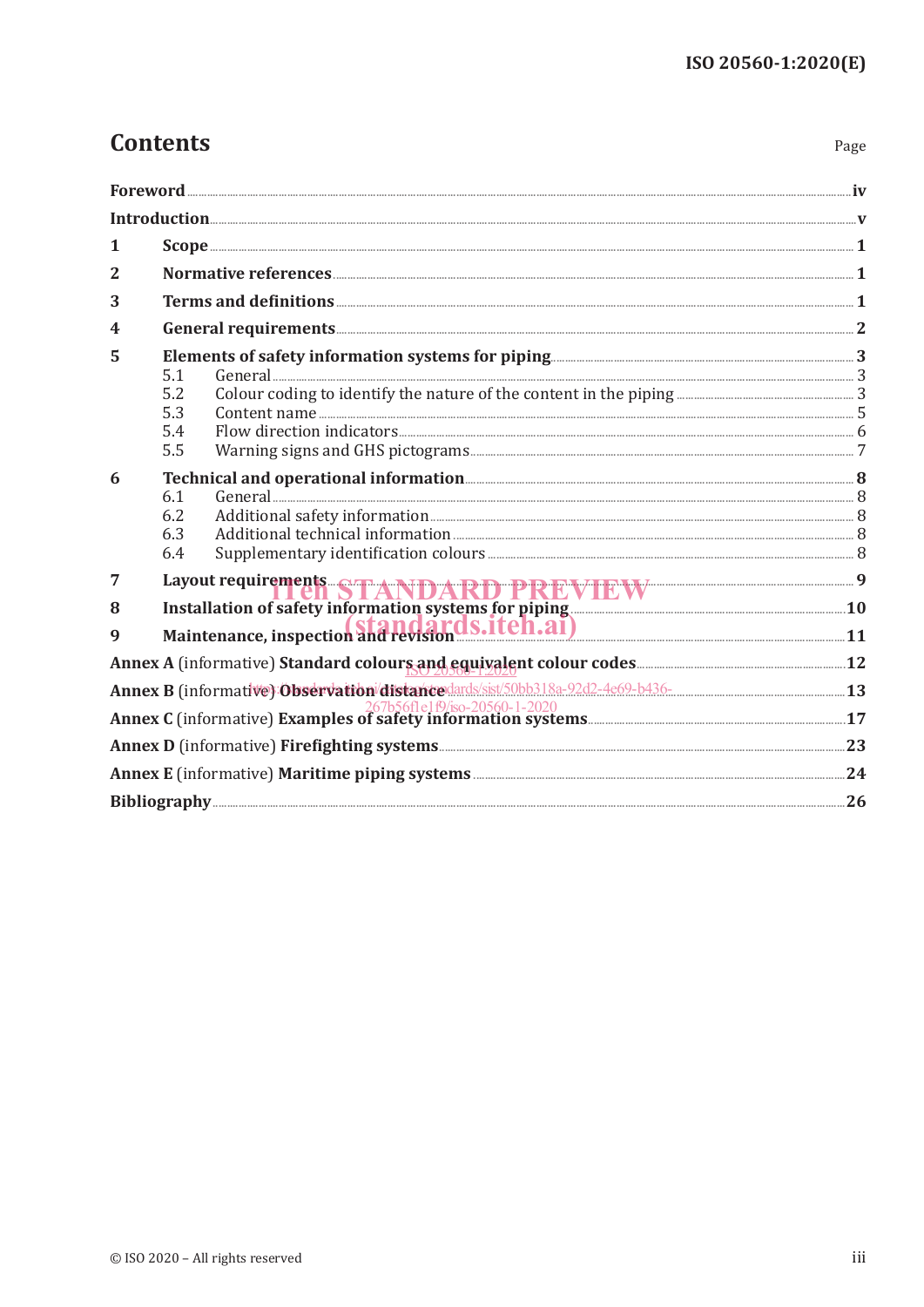## **Foreword**

ISO (the International Organization for Standardization) is a worldwide federation of national standards bodies (ISO member bodies). The work of preparing International Standards is normally carried out through ISO technical committees. Each member body interested in a subject for which a technical committee has been established has the right to be represented on that committee. International organizations, governmental and non-governmental, in liaison with ISO, also take part in the work. ISO collaborates closely with the International Electrotechnical Commission (IEC) on all matters of electrotechnical standardization.

The procedures used to develop this document and those intended for its further maintenance are described in the ISO/IEC Directives, Part 1. In particular, the different approval criteria needed for the different types of ISO documents should be noted. This document was drafted in accordance with the editorial rules of the ISO/IEC Directives, Part 2 (see www.iso.org/directives).

Attention is drawn to the possibility that some of the elements of this document may be the subject of patent rights. ISO shall not be held responsible for identifying any or all such patent rights. Details of any patent rights identified during the development of the document will be in the Introduction and/or on the ISO list of patent declarations received (see www.iso.org/patents).

Any trade name used in this document is information given for the convenience of users and does not constitute an endorsement.

For an explanation of the voluntary nature of standards, the meaning of ISO specific terms and expressions related to conformity assessment, as well as information about ISO's adherence to the<br>World Trade Organization (WTO) principles in the Technical Barriers to Trade (TBT), see www.iso.org/ World Trade Organization (WTO) principles in the Technical Barriers to Trade (TBT), see www.iso.org/ iso/foreword.html. (standards.iteh.ai)

This document was prepared by Technical Committee ISO/TC 145, *Graphical symbols*, Subcommittee SC 2, *Safety identification, signs, shapes, symbols and colours*. 2020

 $\mu$ ce, symbols und colours.<br>tandards.iteh.ai/catalog/standards/sist/50bb318a-92d2-4e69-b436-

A list of all parts in the ISO 20560 series can bé found on the <mark>ISO we</mark>bsite.

Any feedback or questions on this document should be directed to the user's national standards body. A complete listing of these bodies can be found at www.iso.org/members.html.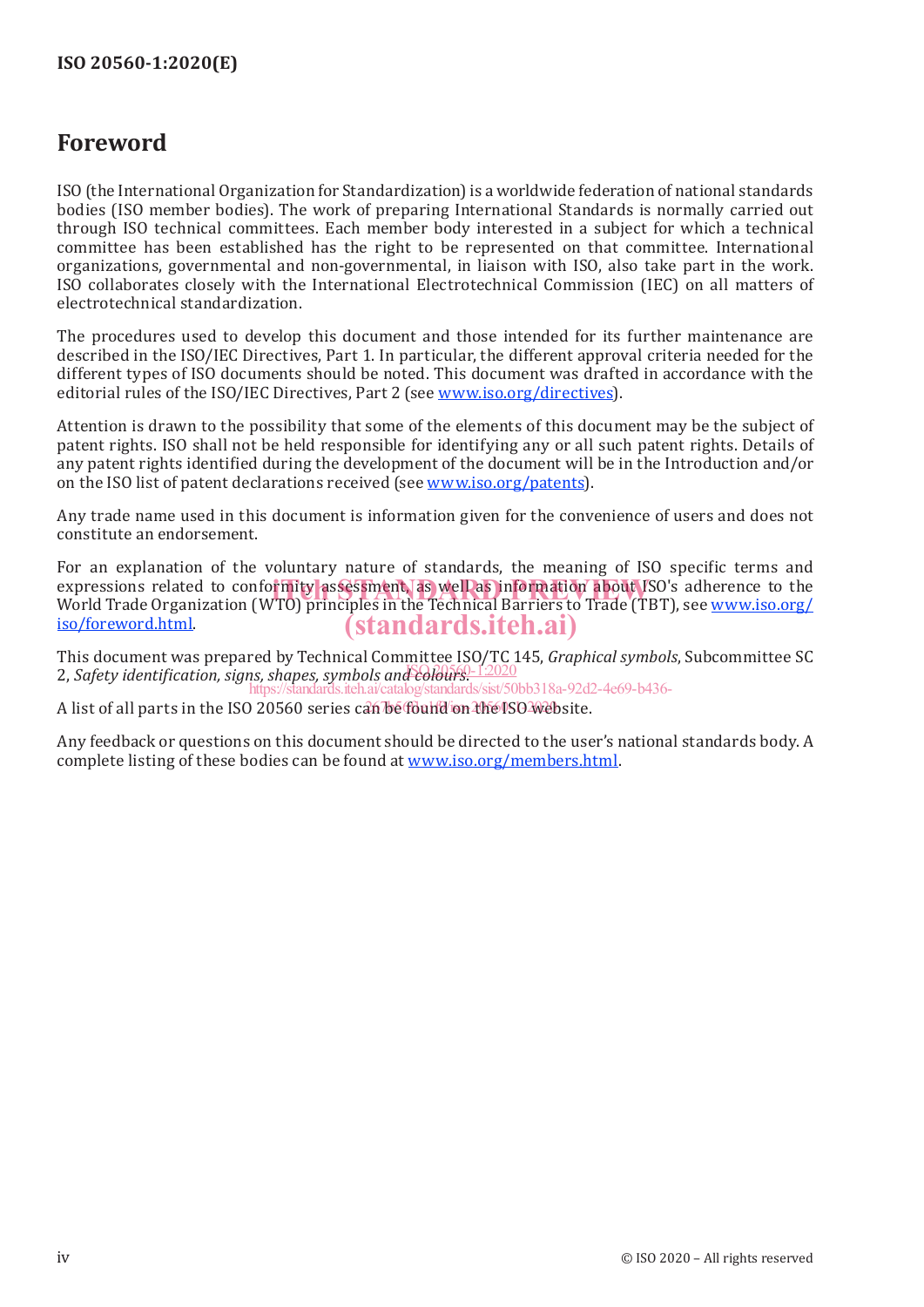## **Introduction**

Continuous growth in mobility of labour has resulted in a need to standardize safety information and form a coherent system for non-verbal exchange of information that consists of distinct elements to identify hazards related to the content of piping systems and tanks. Every element of the safety information system defined in this document communicates specific information. When combined on a pipe marking, these elements inform the viewer, in a unique and simplified way, of potential hazards so accidents can be prevented and an appropriate response to emergency situations can be efficiently accomplished.

The use of this document is expected to reduce risk by providing a means of improved training and education to reduce possible confusion for people working with and near piping systems in both normal and emergency situations.

The use of a standardized safety information system does not replace proper work methods, instructions or accident prevention training and measures. Education is an essential part of any system that provides safety information.

Many different countries' national pipe marking standards were reviewed during the development of this document. Important design concepts contained in these standards were incorporated into this document.

NOTE Some countries' statutory regulations could differ in some respect from the requirements given in this document.

# iTeh STANDARD PREVIEW (standards.iteh.ai)

ISO 20560-1:2020 https://standards.iteh.ai/catalog/standards/sist/50bb318a-92d2-4e69-b436- 267b56f1e1f9/iso-20560-1-2020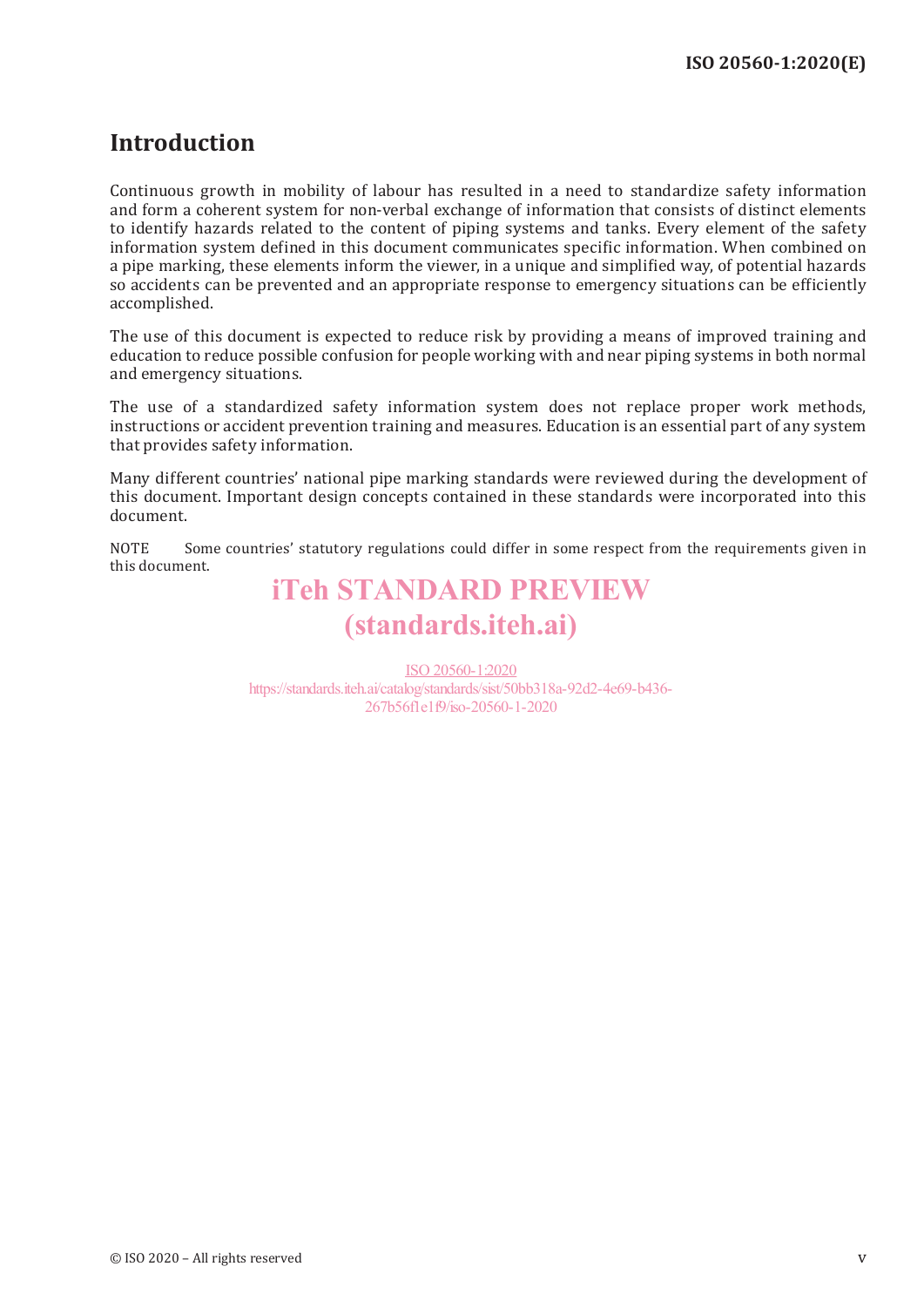# iTeh STANDARD PREVIEW (standards.iteh.ai)

ISO 20560-1:2020 https://standards.iteh.ai/catalog/standards/sist/50bb318a-92d2-4e69-b436- 267b56f1e1f9/iso-20560-1-2020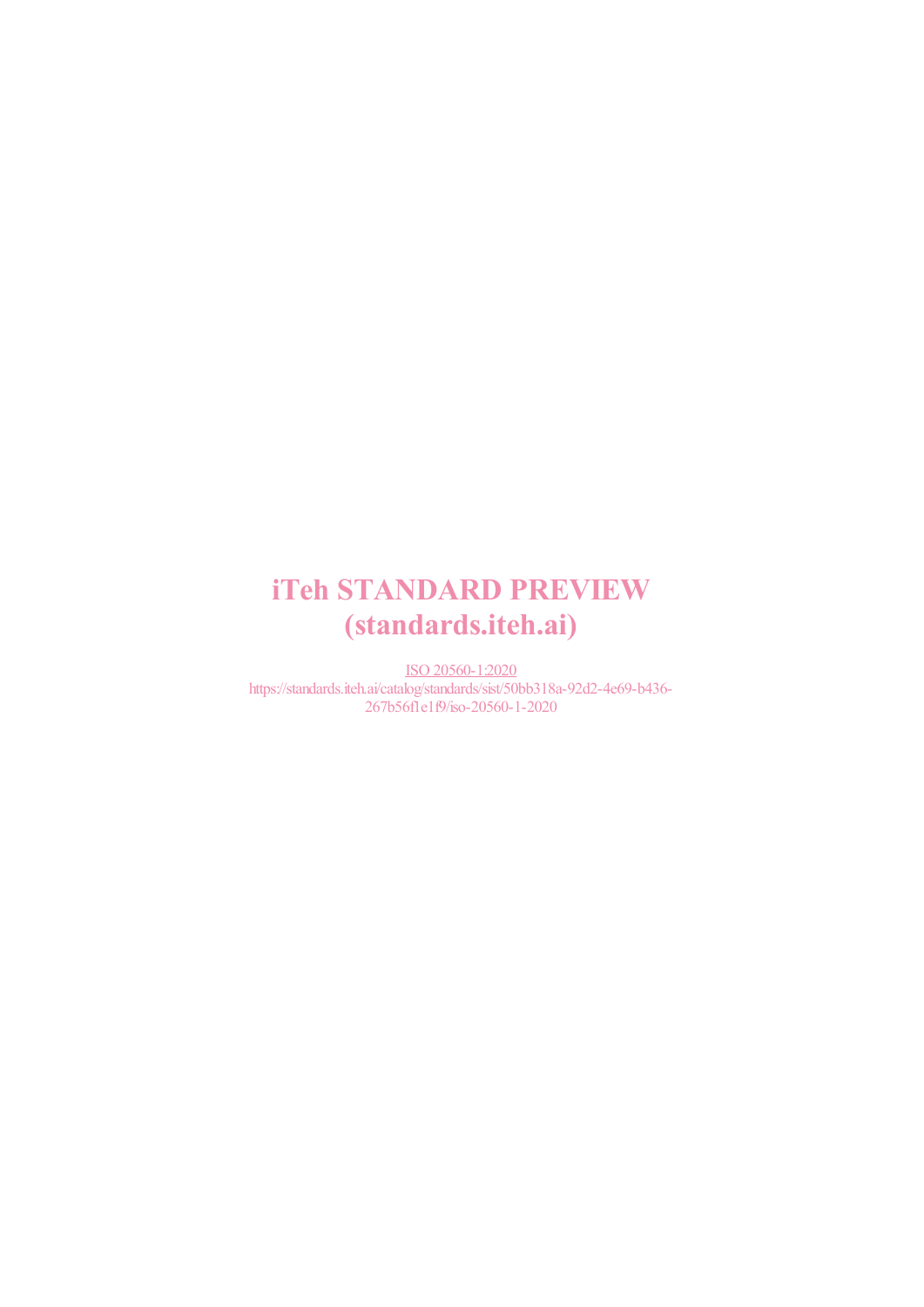## **Safety information for the content of piping systems and tanks —**

# Part 1: **Piping systems**

**IMPORTANT — The colours represented in the electronic file of this document can be neither viewed on screen nor printed as true representations. For the purposes of colour matching see Table 2 and Table 5, which provide colorimetric and photometric properties, and Annex A, which provides references from colour order systems.**

### **1 Scope**

This document specifies safety information for overground piping systems related to the content of the piping system and associated hazards for the purpose of accident prevention, reducing risks to health and providing information for use in case of an emergency.

This document does not cover piping that is buried.

Safety signing of the hazards in an area is not part of this document.  $\bf{W}$ 

This document can also be used <mark>fortmarine 3tructures and ship</mark>s.

#### ISO 20560-1:2020

**2 Normative references**<br>
https://standards.iteh.ai/catalog/standards/sist/50bb318a-92d2-4e69-b436-

The following documents are referred to  $\frac{10}{40}$  the text in such a way that some or all of their content constitutes requirements of this document. For dated references, only the edition cited applies. For undated references, the latest edition of the referenced document (including any amendments) applies.

ISO 7010, *Graphical symbols — Safety colours and safety signs — Registered safety signs*

UNITED NATIONS, *Globally harmonized system of classification and labelling of chemicals (GHS)*, eighth revised edition, New York and Geneva, 2019, United Nations [viewed 18 May 2020]. Available from: http://www.unece.org/fileadmin/DAM/trans/danger/publi/ghs/ghs\_rev08/ST-SG-AC10-30-Rev8e.pdf

### **3 Terms and definitions**

For the purposes of this document, the following terms and definitions apply.

ISO and IEC maintain terminological databases for use in standardization at the following addresses:

- ISO Online browsing platform: available at https://www.iso.org/obp
- IEC Electropedia: available at http://www.electropedia.org/

#### **3.1**

#### **additional safety information**

information typically presented in the form of text, numbers or both to indicate details related to the *safety information system* (3.8)

EXAMPLE Pressure or temperature.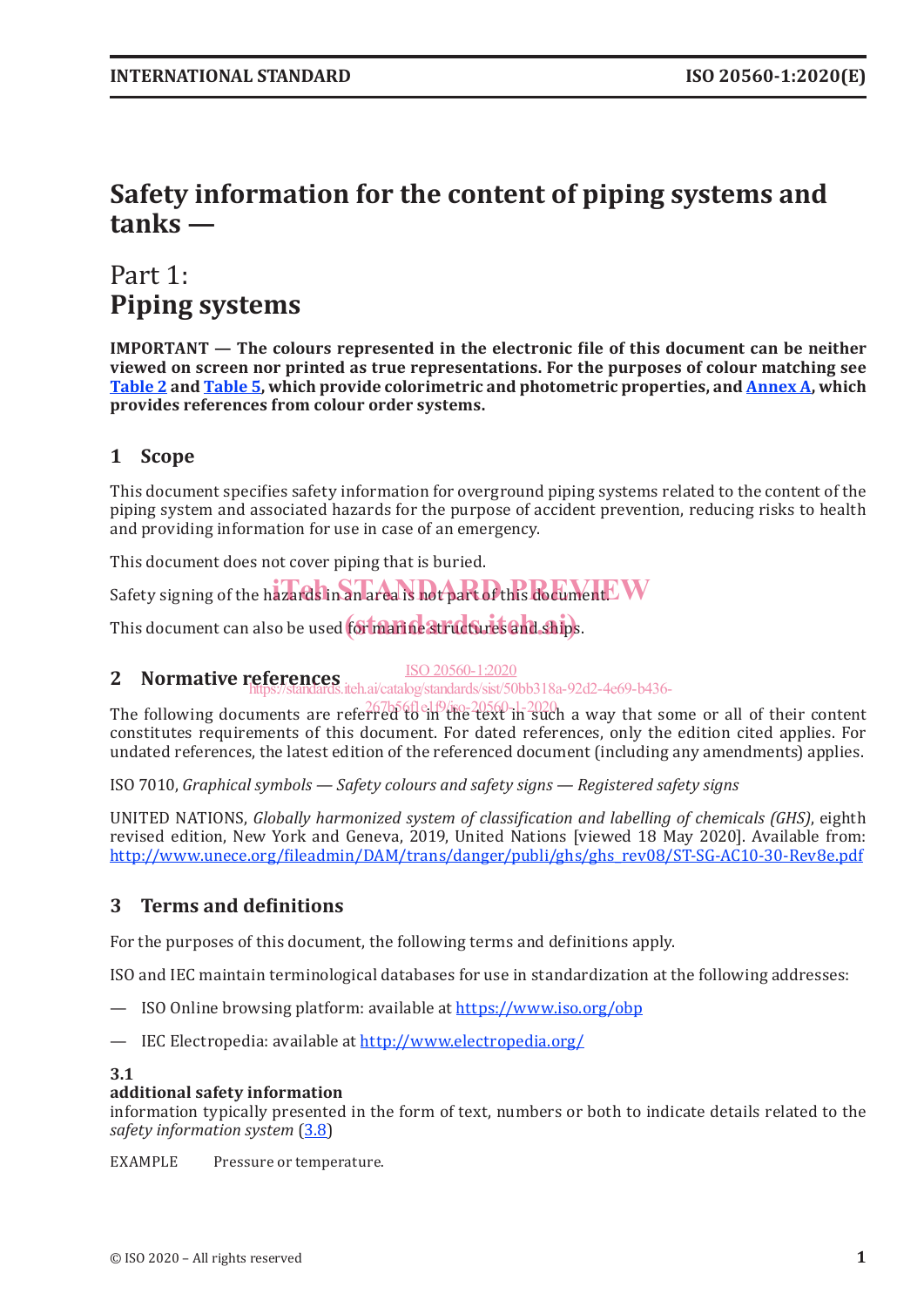#### **3.2**

#### **additional technical information**

technical information that is additional to the *safety information system* (3.8) to indicate technical details

EXAMPLE Pipe identification codes or from-to information.

#### **3.3**

#### **basic identification colour**

colour used to indicate a group of similar media

#### **3.4**

#### **content of the pipe**

medium which is transported in the pipe

EXAMPLE Gasses, liquids or solids as powder or granulate.

#### **3.5**

#### **flow direction indicator**

arrow to indicate the flow direction of the content of the pipe

#### **3.6**

#### **GHS hazard pictogram**

graphical composition defined by the *Globally harmonized system of classification and labelling of chemicals* (GHS) that can include a symbol plus other graphic elements, such as a border, background pattern or colour, intended to convey specific information as given by the GHS

#### **3.7**

#### **safety data sheet**

#### **SDS**

# iTeh STANDARD PREVIEW

## (standards.iteh.ai)

standardized information template for a medium which identifies the medium and contains information about its potential health, physical and chemica<u>lshazards, and e</u>mergency and firefighting procedures

https://standards.iteh.ai/catalog/standards/sist/50bb318a-92d2-4e69-b436-

#### **3.8 safety information system**

267b56f1e1f9/iso-20560-1-2020

series of markings that consistently uses standardized elements to visually communicate information necessary for the reliable recognition, identification and understanding of hazards

#### **3.9**

#### **supplementary identification colour**

colour used in combination with the *basic identification colour* (3.3) to indicate a specific purpose

#### **3.10**

#### **warning sign**

safety sign that indicates a specific source of potential harm

[SOURCE: ISO 3864-1:2011, 3.16]

### **4 General requirements**

A safety information system for piping visually communicates information necessary for the reliable recognition, identification and understanding of any hazard related to the type and character of the content of a pipe. This safety information system shall be installed on site and near any place that might require operation, maintenance or manipulation of a pipe's contents.

This safety information system provides critical information that serves to assist in:

- the correct operation and use of the piping system;
- the safe maintenance of the piping system;
- conveying critical information to trained personnel in emergency situations.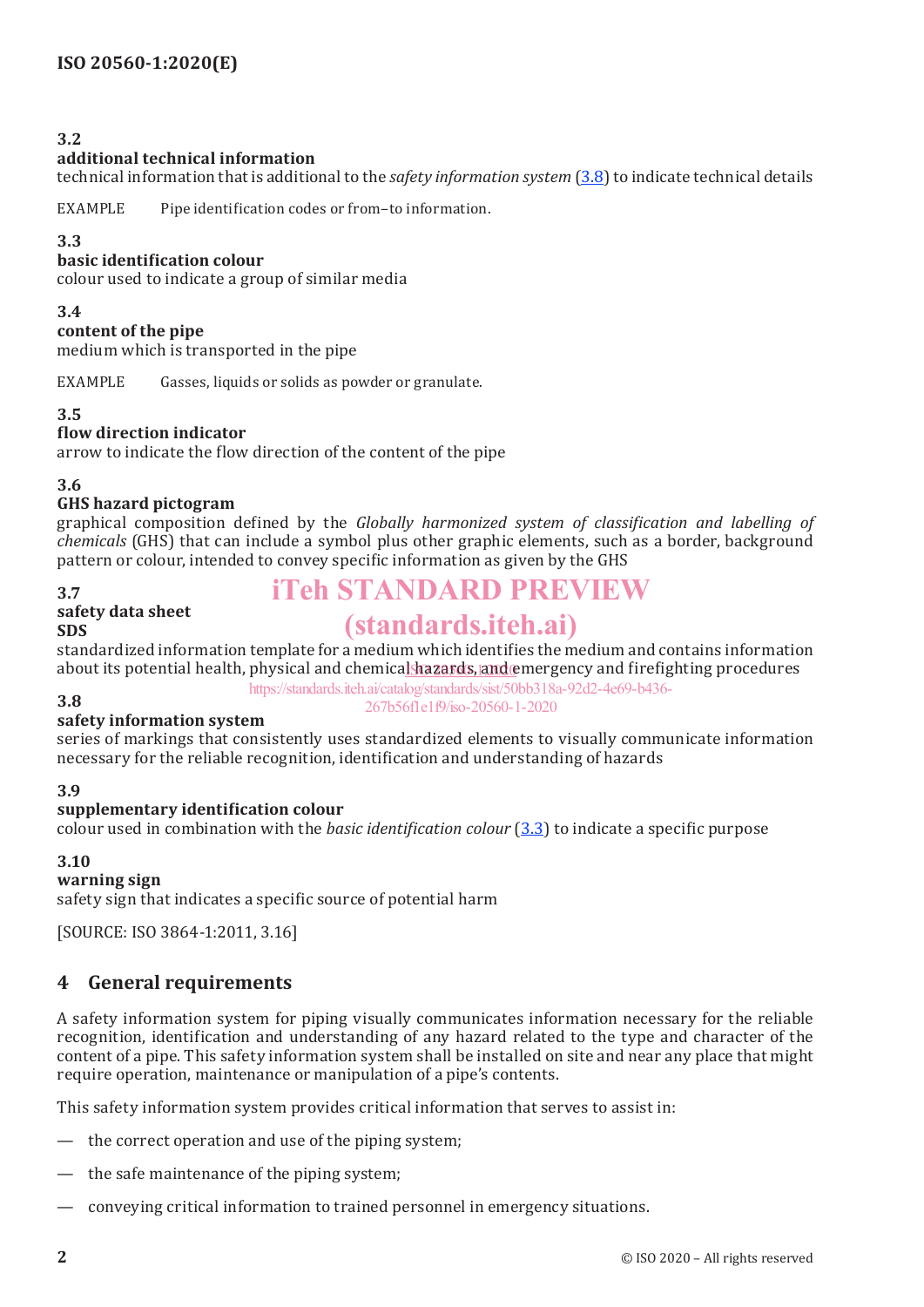The safety information system shall, in a comprehensive and uniform manner, accurately identify the contents and hazards associated with the content of all piping and material transport systems in conformity with the contents' safety data sheets (SDSs). In some cases the safety information system shall provide, in an integrated, coherent visual manner, specific hazard information related to the pipe contents. Examples of this information include the exact nature of the substance, temperature, toxicity, and the risk of asphyxiation if a release of the pipe contents occurs.

The safety information system shall consistently use multiple visual elements to accurately convey its information, including colours and colour combinations as a coding system, text, safety signs, GHS hazard pictograms and arrows. The information conveyed by the safety information system shall be consistent with the organization's risk assessment and its operation and safety plans.

All elements of a safety information system shall be distinguishable and contrasting from any neighbouring information and shall be visible from the observation distance intended for safe operation, intervention or manipulation. When the contents of pipes include hazardous substances (see GHS), the safety information system shall include distinctive, unambiguous elements and the corresponding warning signs, GHS hazard pictograms or both.

To avoid confusion, the same safety information system elements shall be consistently used and installed throughout an organization's piping system, whether it is a single unit, multiple units on the same site or a multi-plant operation.

### **5 Elements of safety information systems for piping**

#### **5.1 General** iTeh STANDARD PREVIEW

The level of detail required to be displayed in a safety information system for piping will depend on many factors, such as the type of plant, the complexity of the operation, the availability of check lists and manuals and the competence and skills of operators. Organizations shall design safety information systems for piping im accordance with their operational and susk communication needs as identified by their risk assessment process. 267b56f1e1f9/iso-20560-1-2020

A safety information system for piping shall consist of four key elements:

- 1) colour coding to identify the nature of the content in the piping;
- 2) content name;
- 3) flow direction indicators;
- 4) when applicable, warning signs, GHS pictograms or both.

#### **5.2 Colour coding to identify the nature of the content in the piping**

Safety information systems for piping shall incorporate colour coding that uses the basic identification colours and the safety colour yellow for hazardous substances.

Where there is no need to further differentiate hazardous substances, the safety colour yellow shall be used alone, without the addition of a basic identification colour. See Table 1.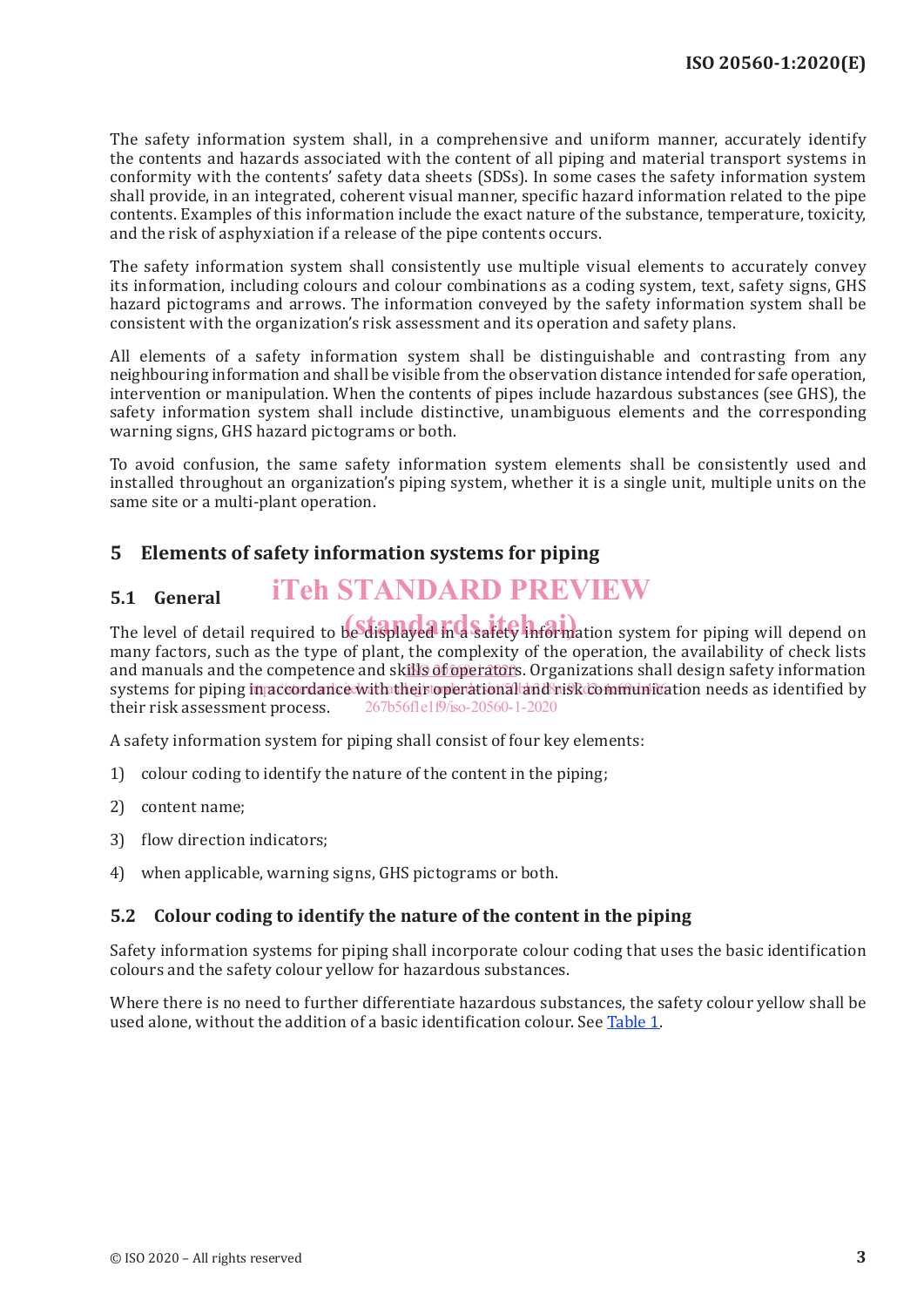|                                            | Content of a pipe                                                            | Colour                                            |  |  |  |  |  |
|--------------------------------------------|------------------------------------------------------------------------------|---------------------------------------------------|--|--|--|--|--|
| Safety colour                              | Hazardous substances                                                         | Yellow                                            |  |  |  |  |  |
| <b>Basic</b><br>lidentification<br> colour | Gases in either gaseous or<br>liquefied condition                            | Grey                                              |  |  |  |  |  |
|                                            | Liquids and fixed materials<br>(powder, granulates)                          | <b>Black</b>                                      |  |  |  |  |  |
|                                            | Acids                                                                        | Orange                                            |  |  |  |  |  |
|                                            | Alkalis (leaches)                                                            | Violet                                            |  |  |  |  |  |
|                                            | Firefighting medium                                                          | Red                                               |  |  |  |  |  |
|                                            | <b>iTeh STANDARD PREVII</b>                                                  |                                                   |  |  |  |  |  |
|                                            | Water                                                                        | (standardenitch.ai)                               |  |  |  |  |  |
|                                            | Airhttps://standards.iteh.ai/catalog/standalug/sist/50bb318a-92d2-4669-b436- | ISO 20560-1:2020<br>267b56f1e1f9/iso-20560-1-2020 |  |  |  |  |  |

**Table 1 — Safety colour and basic identification colours**

The chromaticity coordinates of a basic identification colour shall fall within the relevant colour region specified in Table 2. The luminance factor for each colour shall be as specified in Table 2. To measure the chromaticity coordinates and luminance factor of pipe markings, the test method for ordinary materials specified in ISO 3864-4:2011, 5.2.1 can be used. The testing shall be carried out on finished markings or samples that are representative, with regard to the colour and surface texture, of the material used in the finished marking.

#### **Table 2 — Colour regions for safety colour and basic identification colours: chromaticity coordinates and luminance factor for colours externally illuminated by CIE standard illuminant D65**

| Luminance factor                              |  |  |  |  |  |
|-----------------------------------------------|--|--|--|--|--|
| Minimum<br>Maximum                            |  |  |  |  |  |
| 0,60                                          |  |  |  |  |  |
|                                               |  |  |  |  |  |
| 0,50                                          |  |  |  |  |  |
|                                               |  |  |  |  |  |
| NOTE 1 Measurement geometry 45°/0° or 0°/45°. |  |  |  |  |  |
|                                               |  |  |  |  |  |

NOTE 2 All colours except yellow and red are amended from ISO 14726. Yellow and red are safety sign colours from ISO 3864-4.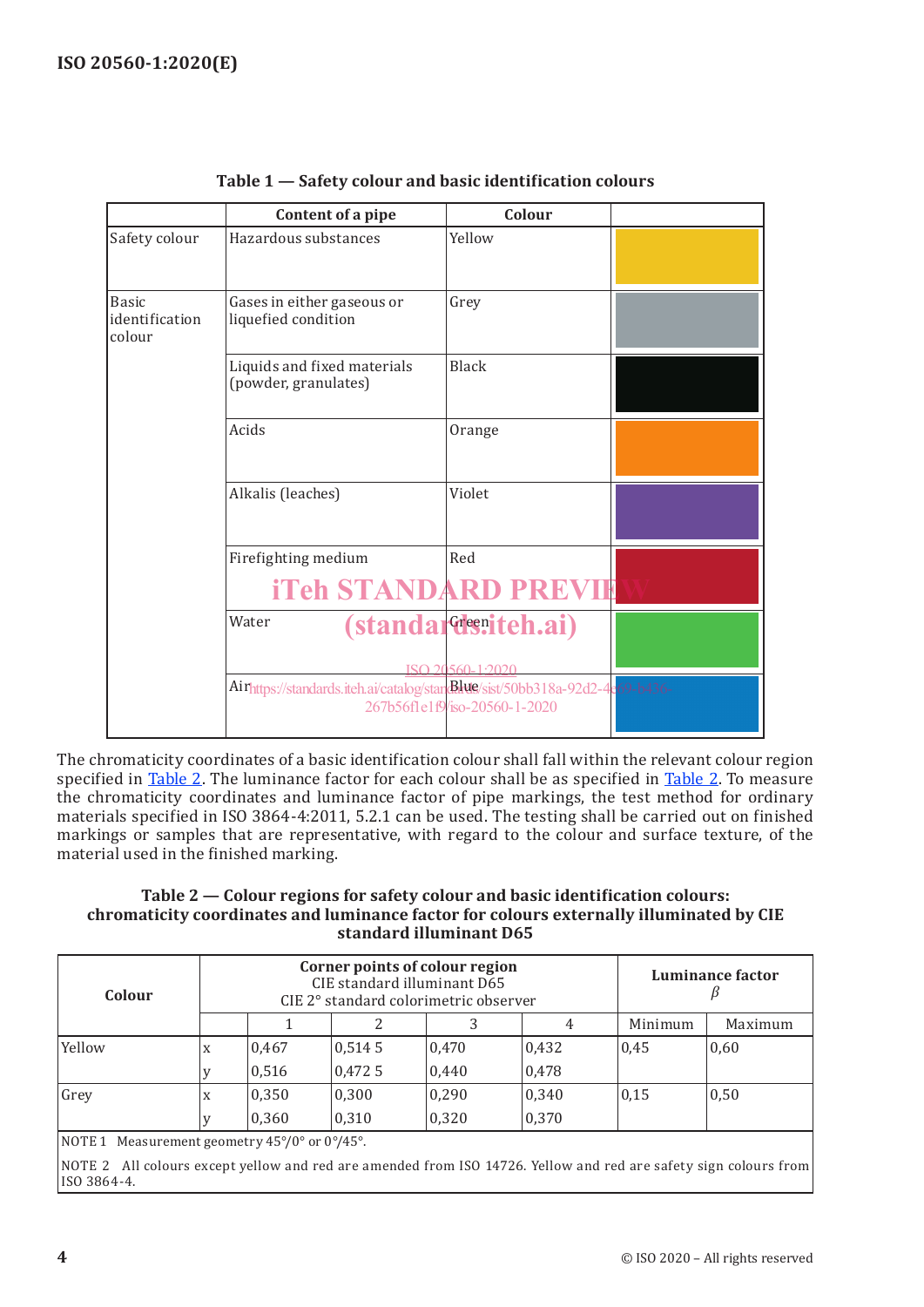| Colour | Corner points of colour region<br>CIE standard illuminant D65<br>CIE 2° standard colorimetric observer |       |       |       | Luminance factor |         |         |
|--------|--------------------------------------------------------------------------------------------------------|-------|-------|-------|------------------|---------|---------|
|        |                                                                                                        | 1     | 2     | 3     | 4                | Minimum | Maximum |
| Black  | $\mathbf X$                                                                                            | 0,385 | 0,300 | 0,260 | 0,345            |         | 0,03    |
|        | V                                                                                                      | 0,355 | 0,270 | 0,310 | 0,395            |         |         |
| Orange | X                                                                                                      | 0,590 | 0,538 | 0,508 | 0.550            | 0,25    | 0,4     |
|        | V                                                                                                      | 0,394 | 0,382 | 0,412 | 0,430            |         |         |
| Violet | X                                                                                                      | 0,320 | 0,319 | 0,329 | 0,340            | 0,1     | 0,2     |
|        | V                                                                                                      | 0,218 | 0,272 | 0,295 | 0,230            |         |         |
| Red    | X                                                                                                      | 0,705 | 0,592 | 0,574 | 0,663            | 0,07    | 0,2     |
|        | V                                                                                                      | 0,295 | 0,291 | 0,351 | 0,337            |         |         |
| Green  | X                                                                                                      | 0,250 | 0,330 | 0,330 | 0,287            | 0,25    | 0,35    |
|        | V                                                                                                      | 0,580 | 0,580 | 0,458 | 0,439            |         |         |
| Blue   | X                                                                                                      | 0,160 | 0,196 | 0,218 | 0,205            | 0,15    | 0,25    |
|        | V                                                                                                      | 0,225 | 0,250 | 0,192 | 0,169            |         |         |

**Table 2** *(continued)*

NOTE 1 Measurement geometry 45°/0° or 0°/45°.

NOTE 2 All colours except yellow and red are amended from ISO 14726. Yellow and red are safety sign colours from ISO 3864-4.

NOTE Examples of identification colours are given in Annex A.

## (standards.iteh.ai)

#### **5.3 Content name**

#### ISO 20560-1:2020

The pipe's content  $\frac{1}{2}$  and  $\frac{1}{2}$  and  $\frac{1}{2}$  and  $\frac{1}{2}$  and  $\frac{1}{2}$  are  $\frac{1}{2}$  and  $\frac{1}{2}$  and  $\frac{1}{2}$  and  $\frac{1}{2}$  and  $\frac{1}{2}$  and  $\frac{1}{2}$  and  $\frac{1}{2}$  and  $\frac{1}{2}$  and  $\frac{1}{2}$  and  $\frac{1}{$ chemical formula, or by numbers in accondance with national standards.

Longer words may be abbreviated using standard approved abbreviations known by operators as found in the organization's operation safety manuals.

The content name shall be centred and placed within the basic identification colour or in the yellow safety colour using the contrast colours as defined in Table 3. Alternatively, the content name shall be the contrast colour black on a white background.

#### **Table 3 — Contrast colours for content name to be displayed on the safety colour and basic identification colours**

|                                    | Content of a pipe                                   | <b>Basic</b><br>identification<br>colour | <b>Contrast</b><br>colour |               |
|------------------------------------|-----------------------------------------------------|------------------------------------------|---------------------------|---------------|
| Safety colour                      | Hazardous substances                                | Yellow                                   | Black                     | Yellow        |
| Basic<br>identification<br> colour | Gases in either gaseous or<br>liquefied condition   | Grey                                     | Black                     | <b>Grey</b>   |
|                                    | Liquids and fixed materials<br>(powder, granulates) | Black                                    | White                     | <b>Black</b>  |
|                                    | Acids                                               | Orange                                   | Black                     | <b>Orange</b> |
|                                    | Alkalis (leaches)                                   | Violet                                   | White                     | <b>Violet</b> |